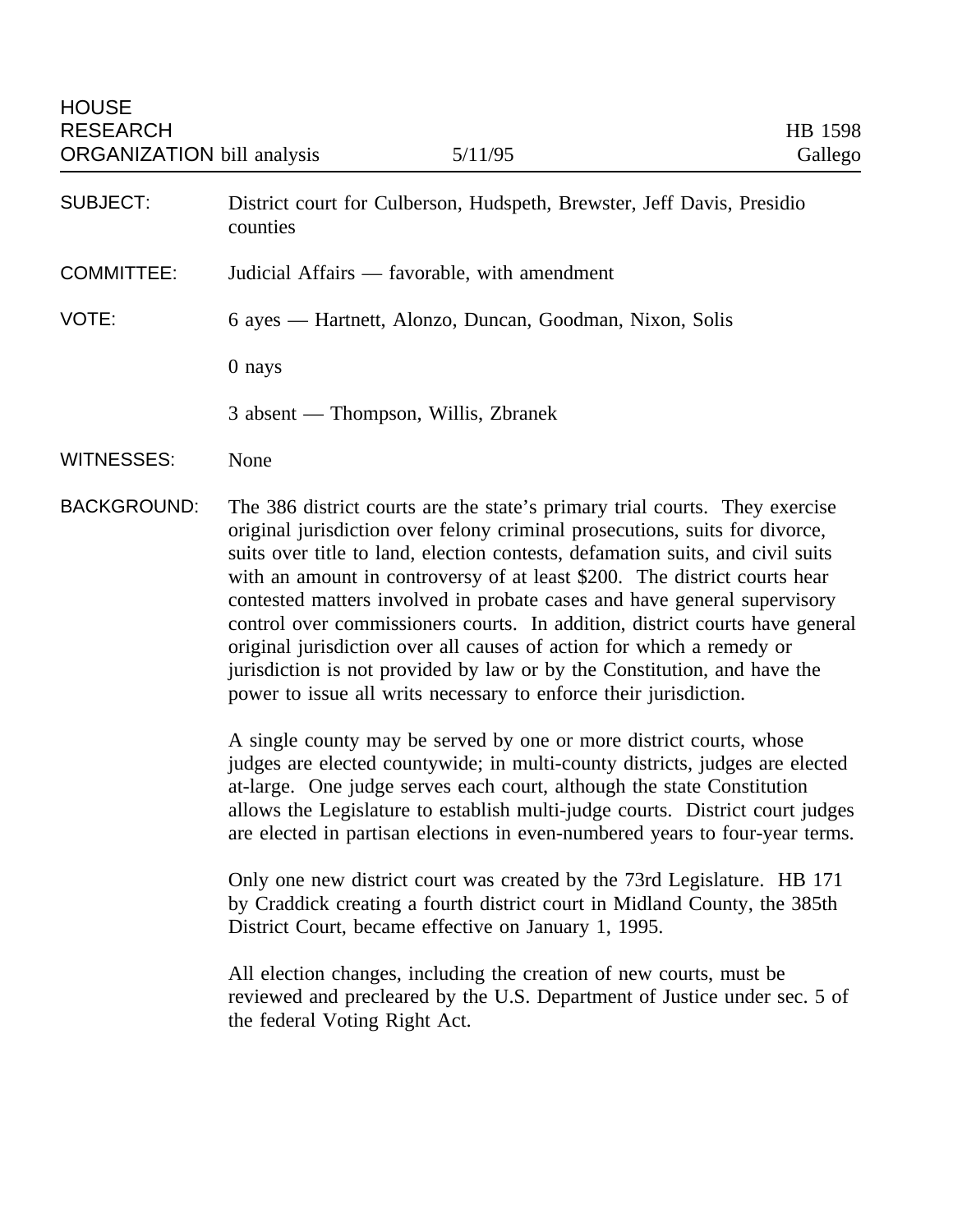## HB 1598 House Research Organization page 2

Culberson and Hudspeth counties are now served by the 34th and 210th Judicial District Courts which also includes El Paso County. Brewster, Jeff Davis and Presidio counties are served by the 83rd district court which also includes Pecos, Reagan and Upton counties. El Paso County is served by the 41st, 65th, 120th, 168th, 171st, 205th, 243rd, 327th and 346th judicial district courts.

DIGEST: HB 1598, as amended, would create a state district court, the 394th judicial district, composed of Culberson, Hudspeth, Brewster, Jeff Davis and Presidio counties. HB 1598 would remove Culberson and Hudspeth counties from the jurisdiction of the 34th and 210th judicial district courts. HB 3235 would remove Brewster, Jeff Davis and Presidio counties from the jurisdiction of the 83rd judicial district court.

> HB 1598 would make conforming changes to the jurisdiction of the district attorneys for the districts affected.

> The 394th District Court judge could not be assigned to serve as a visiting judge in Bexar, Dallas, Ector, Fort Bend, Harris, Jefferson, Lubbock, Midland, Tarrant or Travis counties. The bill would be inoperative if the U.S. Justice Department filed a timely objection under sec. 5 of the federal Voting Rights Act.

The changes would become effective September 1, 1995

SUPPORTERS SAY: HB 1598 would relieve docket overcrowding in Culberson, Hudspeth, Brewster, Jeff Davis and Presidio county district courts as well as ease the burden to El Paso, Pecos, Reagan and Upton county district courts. Rapid population growth and rising crime rates have resulted in ever-increasing civil and criminal caseloads. The state average population per district court judge is 44,007 people for each judge.

> The total population for Culberson, Hudspeth and El Paso counties is 597,932. The 11 judges for these counties must divide their time between these counties, creating an average population per judge of 54,357. The total population in the 83rd district is 40,900. Creating a new separate district for Culberson, Hudspeth, Brewster, Jeff Davis and Presidio counties would alleviate overcrowding in these counties as well as El Paso, Pecos,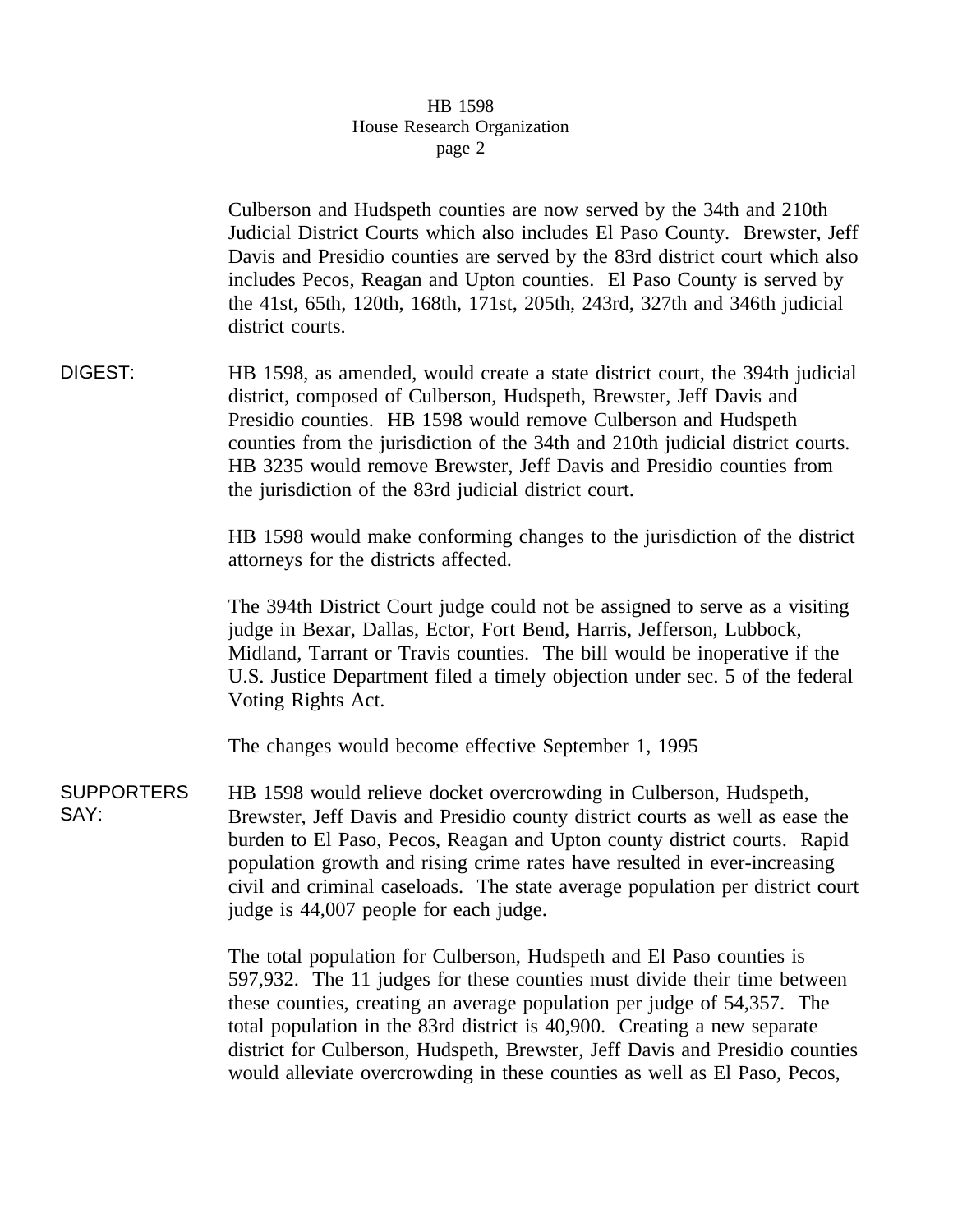## HB 1598 House Research Organization page 3

Reagan and Upton. The new 394th district court will serve a population of 23,586. The reformulated 83rd district court would serve a population of 23,636. The number of persons per judge in El Paso would drop to 53,782.

Committee amendment 1 to HB 1598 would ensure that a judge elected to serve in this newly created district court could not serve as a visiting judge in one of the counties, in which the election process is under scrutiny by the U.S. Department of Justice. Those counties include Bexar, Dallas, Ector, Fort Bend, Harris, Jefferson, Lubbock, Midland, Tarrant and Travis.

Committee amendment 2 would guarantee that these changes are only valid if the Justice Department does not file a timely objection to their preclearance.

Because of these restrictions and because of the racial minority makeup of Culberson, Hudspeth, Brewster, Jeff Davis and Presidio counties, the state should be able to demonstrate to the Justice Department that the voting rights of minority members of the district will not be diluted nor will retrogression of minority voting power occur.

**OPPONENTS** SAY: Until Texas reforms its system of electing judges, no new district courts should be created. A new district court costs the state over \$100,000 per year to operate. The election procedures for judges in urban counties are currently under challenge. The state should not spend the money to create courts until it solves the crisis in judicial selection. While the new court created by this legislation for these five counties might be precleared by the Justice Department, all counties are part of this state and judicial reform is a statewide issue. It would be patently unfair to continue to create new courts in some counties and ignore the problem in the urban counties.

> The history of racial discrimination and minority vote dilution in Texas has made this state subject to section 5 of the federal Voting Rights Act. Section 5 requires Texas to preclear any changes in its elections system with the U.S. Justice Department to ensure that the ability of minority voters to elect candidates of their choice is not made worse. The U.S. Justice Department has refused to preclear any new district or county courts in urban counties in Texas since 1989 because it contends the countywide at-large election system discriminates against minority voters. The most